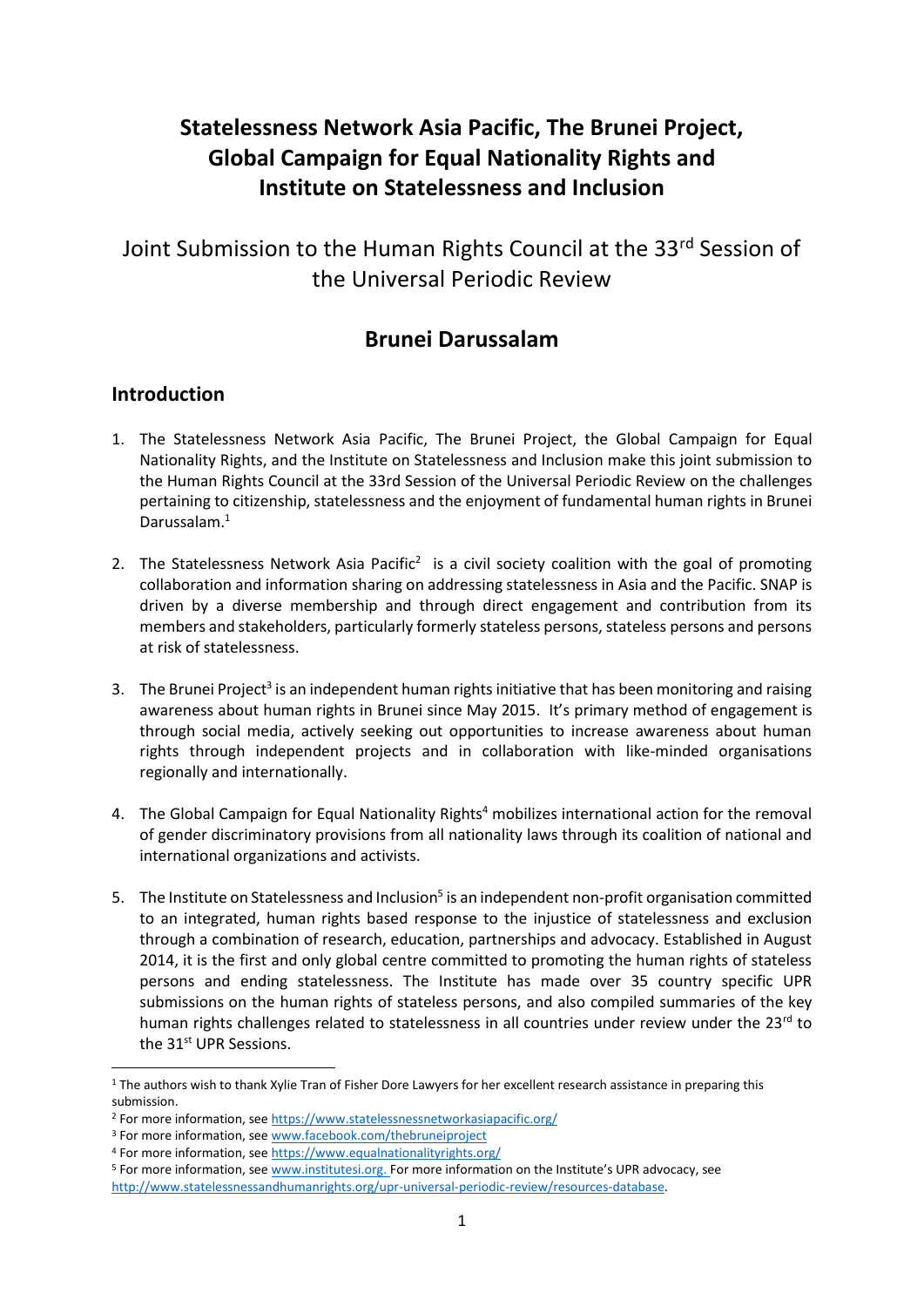6. This submission focuses on:

**.** 

- I. Brunei Darussalam's gender discriminatory laws and policies that prevent women from conferring nationality on their children and spouses;
- II. the specific barriers that ethnic Chinese face in acquiring and confirming citizenship;
- III. statelessness risks amongst indigenous populations;
- IV. discriminatory aspects of the naturalisation process; and
- V. the linkages between human trafficking and statelessness in Brunei Darussalam.

## **Brunei Darussalam's Universal Periodic Review Under the Second Cycle 2014**

- 7. Brunei Darussalam, in its review under the Second UPR Cycle in 2014, received recommendations from The Czech Republic, France, Sweden, Burkina Faso, Portugal, Slovenia, Canada and Russia to review or withdraw its reservations to the Convention on the Elimination of All Forms of Discrimination Against Women (CEDAW) – specifically its reservations to Article 9 (which enshrines women's equal nationality rights) and article 29 of CEDAW.<sup>6</sup>
- 8. After stating that it would examine these recommendations, Brunei Darussalam rejected each, noting its intention to maintain its reservation to CEDAW Article 9. Without referencing women's inability to confer nationality on children on an equal basis with men and resulting statelessness risks, the State declared that "*[p]rocedures are available for children of women citizens married to foreign nationals to be accorded Brunei citizenship through an application process…*" 7
- 9. Brunei Darussalam received a recommendation from Mexico that the State "*adopt reforms allowing women the transmission of citizenship as a measure in favour of gender equality and the reduction of cases of statelessness*".<sup>8</sup>
- 10. Though Brunei Darussalam accepted this recommendation, 9 it has not taken steps to eliminate gender discriminatory provisions in its nationality law. Further, its rejection of recommendations pertaining to the removal of the State's reservations to CEDAW Article 9, demonstrates a lack of commitment to ensuring that women have equal nationality rights with men.
- 11. Iran recommended that Brunei Darussalam facilitate the "*integration and naturalization of stateless persons who are permanent residents*".<sup>10</sup>
- 12. Brunei Darussalam accepted this recommendation, $11$  though, as this submission will outline, has yet to take meaningful steps to implement this commitment, which would include ensuring the children of Brunei women are granted nationality.

<sup>&</sup>lt;sup>6</sup> Report of the Working Group on the Universal Periodic Review: Brunei Darussalam, UN GAOR, 27<sup>th</sup> sess, Agenda Item 6, UN Doc A/HRC/27/11 (7 July 2014) [113.12], [113.14] and [113.22-7].

<sup>7</sup> *Report of the Working Group on the Universal Periodic Review: Brunei Darussalam,* UN GAOR, 27th sess, Agenda Item 6, UN Doc A/HRC/27/11/Add.1 (10 September 2014) [113.26, and see 113.12].

<sup>&</sup>lt;sup>8</sup> Report of the Working Group on the Universal Periodic Review: Brunei Darussalam, UN GAOR, 27<sup>th</sup> sess, Agenda Item 6, UN Doc A/HRC/27/11 (7 July 2014) [113.79].

<sup>&</sup>lt;sup>9</sup> Report of the Working Group on the Universal Periodic Review: Brunei Darussalam, UN GAOR, 27<sup>th</sup> sess, Agenda Item 6, UN Doc A/HRC/27/11/Add.1 (10 September 2014) [113.79].

<sup>&</sup>lt;sup>10</sup> Report of the Working Group on the Universal Periodic Review: Brunei Darussalam, UN GAOR, 27<sup>th</sup> sess, Agenda Item 6, UN Doc A/HRC/27/11 (7 July 2014) [113.80].

<sup>&</sup>lt;sup>11</sup> Report of the Working Group on the Universal Periodic Review: Brunei Darussalam, UN GAOR, 27<sup>th</sup> sess, Agenda Item 6, UN Doc A/HRC/27/11/Add.1 (10 September 2014) [113.80].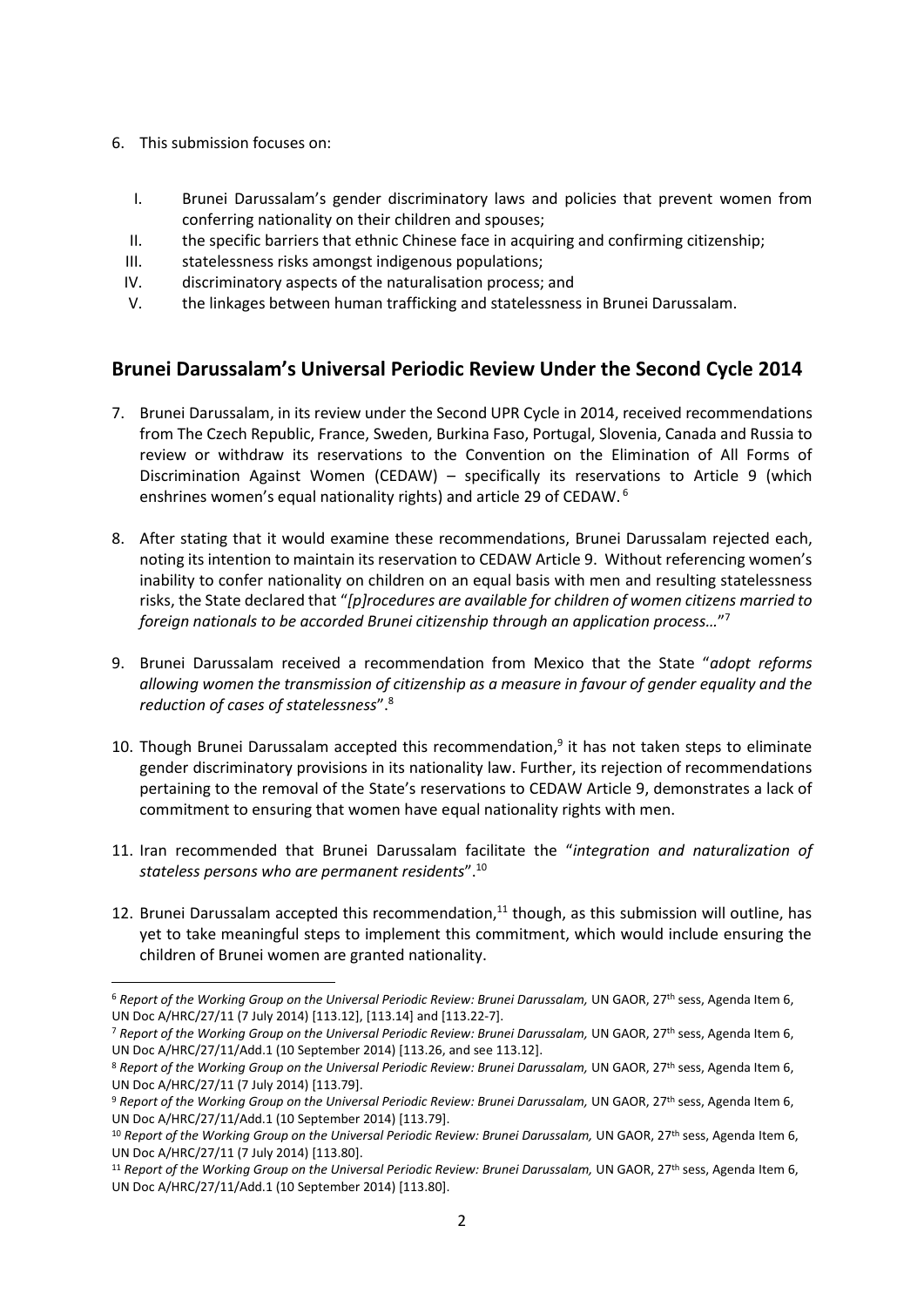#### **Brunei Darussalam's International Obligations**

- 13. Brunei Darussalam, as a member State of the UN, is obliged by the UN Charter to promote 'universal respect for, and observance of human rights and fundamental freedoms for all without distinction as to race, sex, language or religion'.<sup>12</sup> These human rights and fundamental freedoms are specified in the Universal Declaration of Human Rights (UDHR), many of which are also recognised as principles of customary international law.<sup>13</sup>
- 14. Brunei Darussalam has only acceded to three of the core UN human rights instruments:<sup>14</sup> CEDAW, the Convention on the Rights of Persons with Disabilities (CRPD) and the Convention on the Rights of the Child (CRC).<sup>15</sup> Of the treaties ratified, Article 9 of CEDAW, Article 18 of the CRPD and Articles 7 and 8 of the CRC provide for the universal right to a nationality without discrimination. Additionally, Article 7 of the CRC, enshrines every child's right to be registered immediately after a birth – a key protection against statelessness. However, it must be noted that Brunei Darussalam currently maintains a reservation to article 9 of CEDAW.<sup>16</sup>
- 15. Brunei Darussalam is yet to ratify the Convention Against Torture (CAT), International Covenant on Civil and Political Rights (ICCPR), International Covenant on Economic, Social and Cultural Rights (ICESCR), International Convention on the Elimination of All Forms of Racial Discrimination (ICERD) and the International Convention on the Protection of the Rights of All Migrant Workers and Members of Their Families (ICMRW).<sup>17</sup>
- 16. Brunei Darussalam is not a State party to the 1951 Convention relating the Status of Refugees and its 1967 Protocol (1951 Convention), the 1954 Convention relating to the Status of Stateless Persons (1954 Convention) or the 1961 Convention on the Reduction of Statelessness (1961 Convention).
- 17. As a member State of the Association of South East Asian Nations (ASEAN), Brunei Darussalam is a signatory to the 2012 ASEAN Human Rights Declaration.<sup>18</sup> In fact, Brunei Darussalam initiated the implementation of the Declaration as the Chair of the ASEAN in 2013.<sup>19</sup> Although this declaration is a non-binding document, it nonetheless reflects consensus as to the right to a nationality and the importance of human rights in the region (see, article 18 of the 2012 ASEAN Human Rights Declaration).

<sup>12</sup> *Charter of the United Nations,* art 55(c). According to Article 56 of the Charter, it is the obligation of all member states of the UN to take "joint and separate action in cooperation with the Organization for the achievement of the purposes set forth in Article 55".

<sup>13</sup> Draft Articles on Diplomatic Protection with commentaries' (2006) II(2) *Yearbook of the International Law Commission*  49.

<sup>14</sup> OHCHR, *The Core International Human Rights Instruments and their Monitoring Bodies* 

[<sup>&</sup>lt;https://www.ohchr.org/EN/ProfessionalInterest/Pages/CoreInstruments.aspx>](https://www.ohchr.org/EN/ProfessionalInterest/Pages/CoreInstruments.aspx).

<sup>15</sup> OHCHR, *Ratification Status for Brunei Darussalam* 

[<sup>&</sup>lt;https://tbinternet.ohchr.org/\\_layouts/TreatyBodyExternal/Treaty.aspx?CountryID=25&Lang=EN>](https://tbinternet.ohchr.org/_layouts/TreatyBodyExternal/Treaty.aspx?CountryID=25&Lang=EN).

<sup>16</sup> OHCHR, *Background Note on Gender Equality, Nationality Laws and Statelessness 2018* (8 March 2018) Refworld, 6 [<http://www.refworld.org/country,,,,BRN,,5aa10fd94,0.html>](http://www.refworld.org/country,,,,BRN,,5aa10fd94,0.html).

<sup>17</sup> OHCHR, *Ratification Status for Brunei Darussalam* 

[<sup>&</sup>lt;https://tbinternet.ohchr.org/\\_layouts/TreatyBodyExternal/Treaty.aspx?CountryID=25&Lang=EN>](https://tbinternet.ohchr.org/_layouts/TreatyBodyExternal/Treaty.aspx?CountryID=25&Lang=EN).

<sup>18</sup> ASEAN, *ASEAN Human Rights Declaration* (18 November 2012) [<https://asean.org/asean-human-rights-declaration/>](https://asean.org/asean-human-rights-declaration/). <sup>19</sup> Report of the Working Group on the Universal Periodic Review: Brunei Darussalam, UN GAOR, 27th sess, Agenda Item 6, UN Doc A/HRC/27/11 (7 July 2014) 5-6 [21].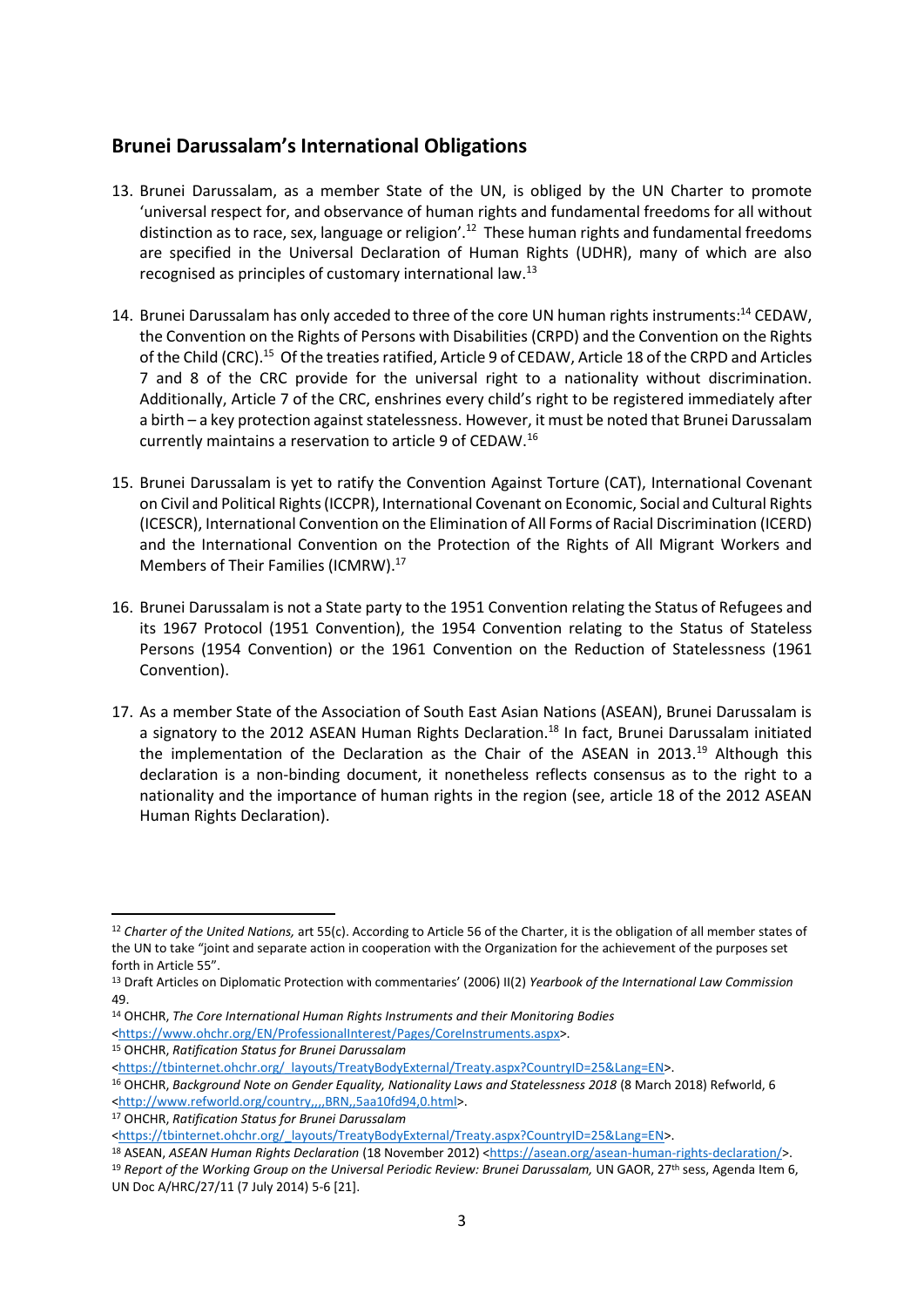## **Size of the Stateless Population**

- 18. As at 2017, based on data provided by the Government of Brunei Darussalam to UNHCR, there were 20,524 stateless persons in the country.<sup>20</sup> This is a significant proportion of Brunei Darussalam's recorded population in 2017 of 421,300.<sup>21</sup>
- 19. UNHCR has reported similar figures of stateless persons in Brunei Darussalam since 2012, when it first started receiving such data from the Government of Brunei Darussalam.<sup>22</sup> This suggests that there has been little effort to address statelessness in the country over the review period.
- 20. The profiles and characteristics of the populations included within the reported 20,524 stateless persons is not publicly available. The lack of transparency and information on how this figure was arrived at and the different profiles of persons affected by statelessness in the country is of concern. Without better information, it would be difficult to develop policies to address statelessness in the country, or to monitor progress in this regard.
- 21. When considering the potential size of the stateless population in the country, it must be noted that there are also significantly larger estimates that have been put forward by other groups. For example, according to the U.S. Government's [2012 Country Report on Human Rights Practices](http://www.state.gov/j/drl/rls/hrrpt/2012/index.htm) in Brunei Darussalam, "unofficial sources counted" the size of the stateless population to be closer to  $150,000$  people.<sup>23</sup>
- 22. The significant discrepancy between these two estimates particularly when set against the size of the total population of Brunei Darussalam – is indicative of why accurate statistical information on this issue is so important.
- 23. Notwithstanding these gaps in information, the remainder of this submission exploresthe publicly available information as to the profiles of the populations that are known to be stateless or at risk of statelessness in Brunei Darussalam. However, due to the paucity of available data and analysis as to statelessness in Brunei Darussalam, there may indeed be additional populations and additional causes of statelessness that are not considered in this submission.
- 24. Additionally, limited civil society engagement as to the issue of statelessness is a barrier to further understanding the causes and consequences of statelessness and cross-referencing the accuracy of the publicly available information. Limitations on the right to freedom of information, opinion and expression in Brunei Darussalam is likely to contribute to limited engagement by civil society in this issue.

<sup>20</sup> UNHCR, Global Trends: Forced Displacement in 2017 (25 June 2018), Annex Table 1 [<http://www.unhcr.org/5b27be547.pdf>](http://www.unhcr.org/5b27be547.pdf).

<sup>&</sup>lt;sup>21</sup> Brunei Darussalam Department of Economic Planning and Development (2017) [<http://www.depd.gov.bn/SitePages/Population.aspx>](http://www.depd.gov.bn/SitePages/Population.aspx).

<sup>22</sup> See UNHCR, Global Trends 2012-2017,

[<sup>&</sup>lt;http://www.unhcr.org/search?comid=56b079c44&&cid=49aea93aba&tags=globaltrends>](http://www.unhcr.org/search?comid=56b079c44&&cid=49aea93aba&tags=globaltrends); UNHCR, 'Universal Periodic Review : Brunei Darussalam', Submission for the OHCHR's Compilation Report – Universal Periodic Review : Brunei Darussalam, September 2013, 1 [2] [<http://www.refworld.org/cgi-](http://www.refworld.org/cgi-bin/texis/vtx/rwmain?page=country&docid=528346844&skip=0&coi=BRN&querysi=stateless&searchin=fulltext&sort=date)

[bin/texis/vtx/rwmain?page=country&docid=528346844&skip=0&coi=BRN&querysi=stateless&searchin=fulltext&sort=date](http://www.refworld.org/cgi-bin/texis/vtx/rwmain?page=country&docid=528346844&skip=0&coi=BRN&querysi=stateless&searchin=fulltext&sort=date) >..

<sup>23</sup> U.S. Department of State, *2012 Country Report on Human Rights Practices: Brunei Darussalam* (19 April 2013), 9 [<https://www.state.gov/j/drl/rls/hrrpt/2012/eap/204188.htm>](https://www.state.gov/j/drl/rls/hrrpt/2012/eap/204188.htm).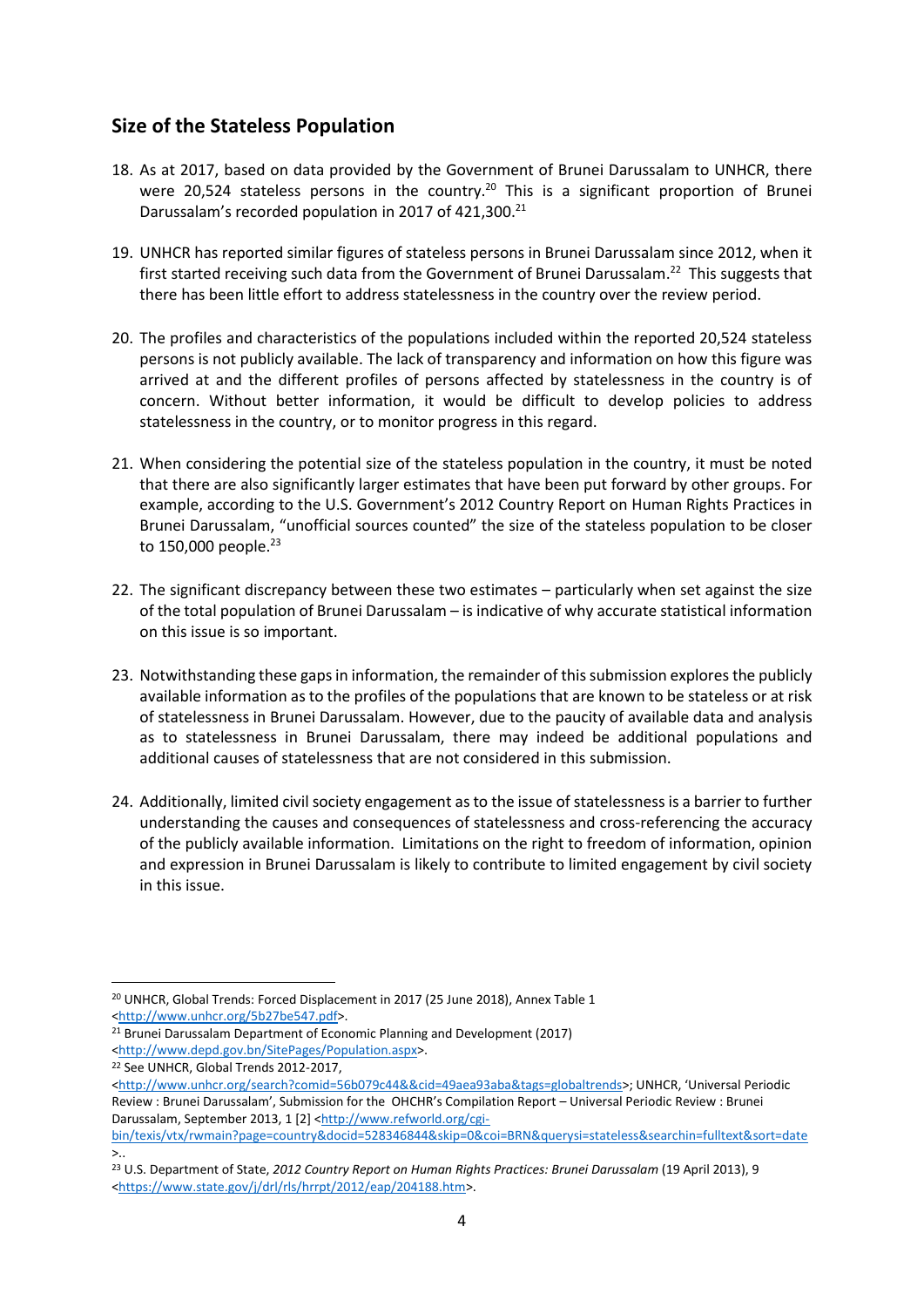#### **Nationality Law Framework**

- 25. The *Brunei Nationality Act 1961*<sup>24</sup> provides the primary legal framework for the acquisition, confirmation and loss of Bruneian nationality. It contains discriminatory provisions on the basis of both race and gender.
- 26. To acquire Brunei Darussalam citizenship by operation of law, various criteria must be met, depending on whether the person is born in or outside of Brunei Darussalam and whether they were born before, on or after 1 January 1962.
- 27. Such criteria can include that the person:
	- I. is "commonly accepted as belonging" to one of seven "indigenous groups of the Malay race" (this includes the Belait, Bisayah, Brunei, Dusun, Kedayan, Murut or Tutong),
	- II. has a father who is a Brunei Darussalam citizen, or
	- III. has a father who was born in Brunei Darussalam and is "commonly accepted as belonging" to one of seven "indigenous groups of the Malay race"
- 28. Additionally, a person born either outside or inside Brunei Darussalam, irrespective of when the person was born, is a citizen by operation of law if:
	- both their father and mother were born in Brunei Darussalam and "were members of groups specified in the First Schedule" of the *Brunei Nationality Act 1961* (this includes 15 additional groups to those listed as seven of the "indigenous groups of the Malay race").
- 29. All other persons, irrespective of their links to Brunei Darussalam and regardless of whether their mother alone is a citizen, must apply for citizenship by registration or naturalisation. It must be noted that there are a number of populations in Brunei Darussalam that do not fall within the seven "indigenous groups of the Malay race" or "members of groups specified in the First Schedule" of the *Brunei Nationality Act 1961*. Such populations include, amongst others, the indigenous Iban population and the ethnic Chinese.

## **Brunei Darussalam's Gender Discriminatory Nationality Laws and Related Statelessness Risks**

30. As detailed above, the *Brunei Nationality Act 1961* does not allow female citizens to confer nationality on their children on an equal basis as male citizens.<sup>25</sup> Specifically, citizenship is automatically conferred only to children born to male citizens. <sup>26</sup> However, children born to a married female citizen and male non-citizen must complete a registration process to confirm the child's citizenship.<sup>27</sup>

<sup>24</sup> *Brunei Nationality Act (Cap. 15) (No. 4 of 1961)* (Brunei Darussalam)

[<sup>&</sup>lt;http://www.agc.gov.bn/AGC%20Images/LAWS/ACT\\_PDF/cap015.pdf>](http://www.agc.gov.bn/AGC%20Images/LAWS/ACT_PDF/cap015.pdf).

<sup>&</sup>lt;sup>25</sup> OHCHR, Background Note on Gender Equality, Nationality Laws and Statelessness 2018 (8 March 2018) Refworld, 10 [<http://www.refworld.org/country,,,,BRN,,5aa10fd94,0.html>](http://www.refworld.org/country,,,,BRN,,5aa10fd94,0.html).

<sup>26</sup> *Brunei Nationality Act (Cap. 15) (No. 4 of 1961)* (Brunei Darussalam) art 4

[<sup>&</sup>lt;http://www.agc.gov.bn/AGC%20Images/LAWS/ACT\\_PDF/cap015.pdf>](http://www.agc.gov.bn/AGC%20Images/LAWS/ACT_PDF/cap015.pdf).

<sup>27</sup> *Brunei Nationality Act (Cap. 15) (No. 4 of 1961)* (Brunei Darussalam) art 6

[<sup>&</sup>lt;http://www.agc.gov.bn/AGC%20Images/LAWS/ACT\\_PDF/cap015.pdf>](http://www.agc.gov.bn/AGC%20Images/LAWS/ACT_PDF/cap015.pdf).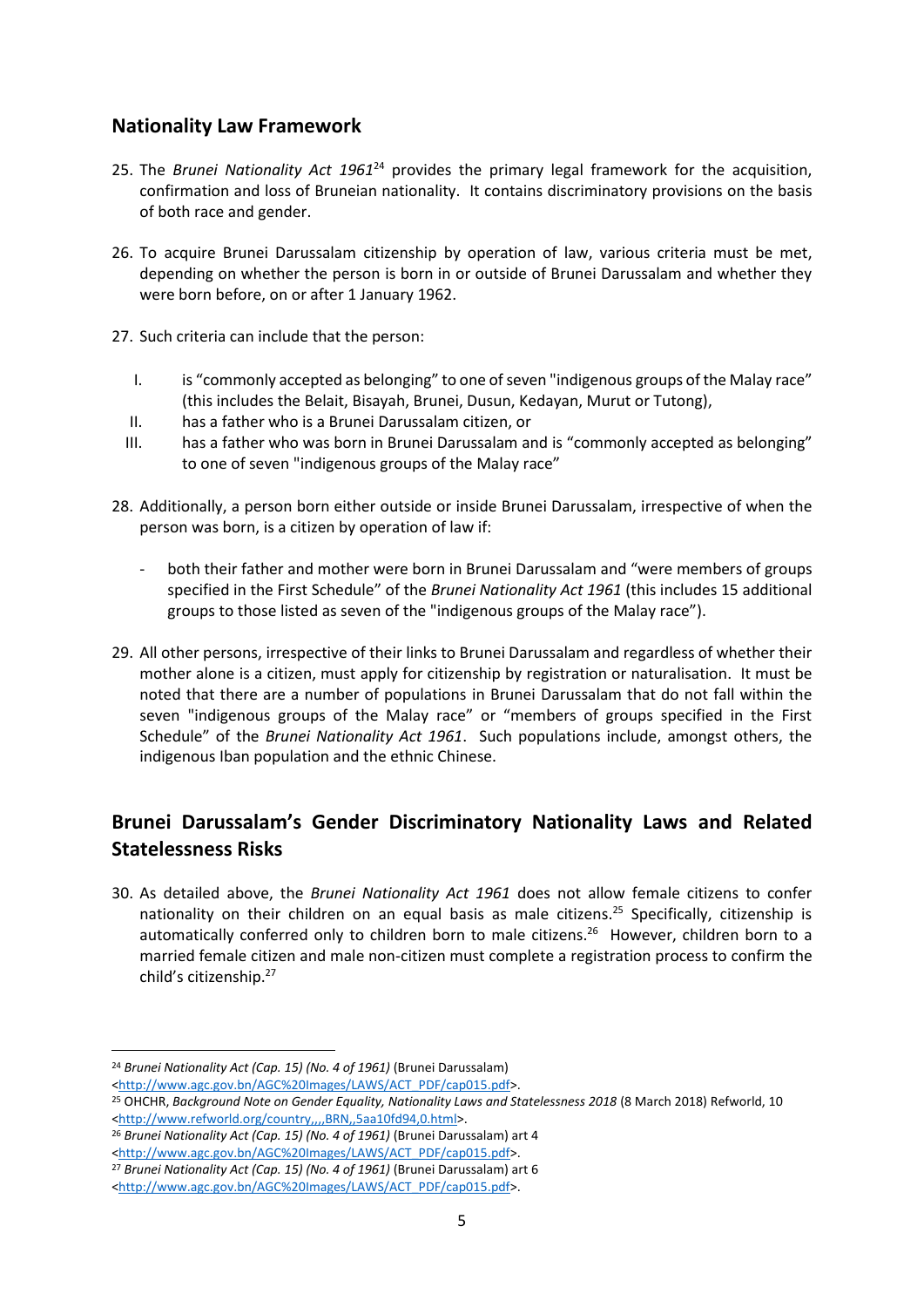- 31. In Brunei Darussalam statelessness can result amongst children born to a union between a Bruneian mother and a foreign father when:
	- I. the child's parents and/or guardians are not aware of the requirement to register the child in order to confirm the child's Brunei Darussalam citizenship,
	- II. the child is born out of a legally recognised marriage,
	- III. the father of the child denies parentage,
	- IV. the father of the child is himself stateless, or
	- V. the child's parents and/or guardians refuse to register the child in order to confirm the child's citizenship.
- 32. Additionally, the *Brunei Nationality Act 1961* does not allow female citizens to confer nationality on their foreign husbands. However, a foreign woman married to a citizen male can acquire Brunei Darussalam citizenship through naturalisation. <sup>28</sup> Such gender discriminatory nationality provisions can perpetuate statelessness in circumstances when the husband is himself stateless or at risk of statelessness. This is particularly of concern in a country like Brunei Darussalam where such a large percentage of the population is stateless.
- 33. Brunei Darussalam has implied justification for women's inability to confer nationality on children on an equal basis with men due to its policy of single nationality. However, this ignores the fact that children of male citizens automatically confer nationality on children, regardless of whether a foreign mother's country also automatically confers nationality on the child. The desire to maintain a policy of single nationality is not a legitimate justification for denying citizens equal nationality rights due to their gender. Such gender discriminatory nationality laws implicitly establish women to be second-class citizens and promote an understanding of children's identity as primarily derived from the male line, further exacerbating a sexist and discriminatory framework for women's role in the family and society. Women in Brunei Darussalam's unequal ability to confer nationality on children and spouses also negatively impacts women's ability to freely choose a spouse and to form a family.

#### **Ethnic Chinese**

 $\overline{a}$ 

- 34. As discussed above, Brunei Darussalam, as a member State of the UN is obliged by the UN Charter to promote 'universal respect for, and observance of, human rights and fundamental freedoms for all without distinction as to race, sex, language or religion'.<sup>29</sup> Nevertheless, racial discrimination in Brunei Darussalam's nationality laws and policies continues to be a barrier for ethnic Chinese to enjoy both permanent residency and citizenship in Brunei Darussalam.
- 35. Ethnic Chinese are the largest non-Malay minority population in Brunei Darussalam and are likely to comprise a sizeable proportion of Brunei Darussalam's stateless population.<sup>30</sup>

<sup>28</sup> *Brunei Nationality Act (Cap. 15) (No. 4 of 1961)* (Brunei Darussalam) art 5(6) [<http://www.agc.gov.bn/AGC%20Images/LAWS/ACT\\_PDF/cap015.pdf>](http://www.agc.gov.bn/AGC%20Images/LAWS/ACT_PDF/cap015.pdf).

<sup>29</sup> *Charter of the United Nations,* art 55(c). According to Article 56 of the Charter, it is the obligation of all member states of the UN to take "joint and separate action in cooperation with the Organization for the achievement of the purposes set forth in Article 55".

<sup>30</sup> U.S. Department of State, *2012 Country Report on Human Rights Practices: Brunei Darussalam* (19 April 2013), 9 [<https://www.state.gov/j/drl/rls/hrrpt/2012/eap/204188.htm>](https://www.state.gov/j/drl/rls/hrrpt/2012/eap/204188.htm).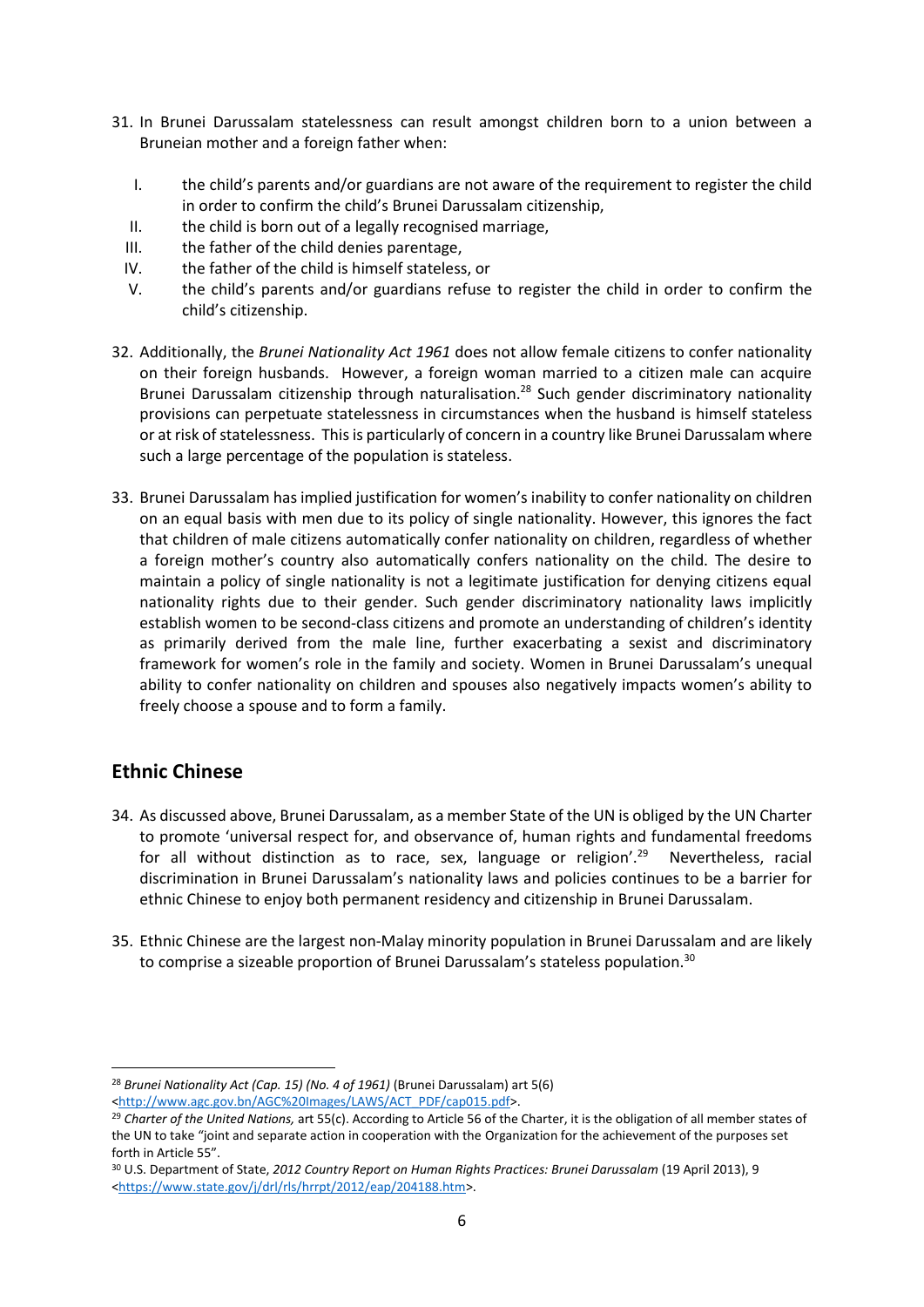- 36. Following independence, only a small number of ethnic Chinese acquired Brunei Darussalam citizenship - around 9,000 people.<sup>31</sup> Currently, at least half of the ethnic Chinese population in Brunei Darussalam have not obtained citizenship to Brunei Darussalam and are likely to be stateless.<sup>32</sup>
- 37. The main causes of statelessness for this population are that ethnic Chinese:
	- I. are not included in the specific ethnicities provided for in the *Brunei Nationality Act 1961*,
	- II. may not be able to provide the required evidence to establish their legal residence in Brunei Darussalam, and/or
	- III. meet the language criteria for citizenship. $33$

**.** 

38. This is despite ethnic Chinese populations often having intergenerational links to the territory of Brunei Darussalam. 34

## **Stateless Persons' Access to Permanent Residency and Citizenship**

- 39. Stateless populations in Brunei Darussalam have differing access to rights, depending on whether or not they are registered by the Government of Brunei Darussalam as "permanent residents".<sup>35</sup>
- 40. Stateless permanent residents in Brunei Darussalam can access some but not all of rights enjoyed by Brunei Darussalam citizens.<sup>36</sup> For example, stateless permanent residents do not have access to fully subsidized health care or higher education.<sup>37</sup> Additionally, they cannot own property, land or a business in their own right but rather must be sponsored by a Brunei citizen.<sup>38</sup> Testimony from stateless individuals compiled by The Brunei Project throughout September 2018 demonstrates the impacts of such restrictions:

*"My parents purchased land in Belait District more than 30 years ago with their hard-earned money and built a house for our family. Yet none of us are able to legally put our names on the paper work. We were required to ask one of my father's relatives to put their name on the* 

<sup>31</sup> Zhao Shengnan, 'Stateless residents fight for sense of belonging in Brunei', *China Daily USA* (online), 19 December 2013 [<http://usa.chinadaily.com.cn/epaper/2013-12/19/content\\_17184934.htm;](http://usa.chinadaily.com.cn/epaper/2013-12/19/content_17184934.htm) Minority Rights Group International, *Brunei Darussalam: Chinese* [<https://minorityrights.org/minorities/chinese>](https://minorityrights.org/minorities/chinese);

<sup>32</sup> Minority Rights Group International, *Brunei Darussalam: Chinese* [<https://minorityrights.org/minorities/chinese>](https://minorityrights.org/minorities/chinese);

<sup>33</sup> Minority Rights Group International, *Brunei Darussalam: Chinese* [<https://minorityrights.org/minorities/chinese>](https://minorityrights.org/minorities/chinese); Alana Tolman, *Brunei's stateless left in a state of confusion* (8 April 2016) New Mandala [<http://www.newmandala.org/bruneis](http://www.newmandala.org/bruneis-stateless-left-in-a-state-of-confusion/)[stateless-left-in-a-state-of-confusion/>](http://www.newmandala.org/bruneis-stateless-left-in-a-state-of-confusion/); Interviews conducted by The Brunei Project in September 2018 with stateless persons residing in Brunei.

<sup>34</sup> Amanda Cheong, *Citizenship as a Link Between the Individual and the State: The Case of Stateless Chinese-Bruneian Immigrants* (5 November 2012) Voice of the Children [http://voc.org.my/blog/blog/2012/11/05/citizenship-as-a-link](http://voc.org.my/blog/blog/2012/11/05/citizenship-as-a-link-between-the-individual-and-the-state-the-case-of-stateless-chinese-bruneian-immigrants/)[between-the-individual-and-the-state-the-case-of-stateless-chinese-bruneian-immigrants/;](http://voc.org.my/blog/blog/2012/11/05/citizenship-as-a-link-between-the-individual-and-the-state-the-case-of-stateless-chinese-bruneian-immigrants/) Minority Rights Group International, *Brunei Darussalam: Chinese* [<https://minorityrights.org/minorities/chinese>](https://minorityrights.org/minorities/chinese).

<sup>35</sup> U.S. Department of State, *2012 Country Report on Human Rights Practices: Brunei Darussalam* (19 April 2013), 9 [<https://www.state.gov/j/drl/rls/hrrpt/2012/eap/204188.htm>](https://www.state.gov/j/drl/rls/hrrpt/2012/eap/204188.htm).

<sup>36</sup> U.S. Department of State, *2012 Country Report on Human Rights Practices: Brunei Darussalam* (19 April 2013), 9 [<https://www.state.gov/j/drl/rls/hrrpt/2012/eap/204188.htm>](https://www.state.gov/j/drl/rls/hrrpt/2012/eap/204188.htm).

<sup>37</sup> U.S. Department of State, *2012 Country Report on Human Rights Practices: Brunei Darussalam* (19 April 2013), 9 [<https://www.state.gov/j/drl/rls/hrrpt/2012/eap/204188.htm>](https://www.state.gov/j/drl/rls/hrrpt/2012/eap/204188.htm); Alana Tolman, *Brunei's stateless left in a state of confusion (8 April 2016) New Mandala [<http://www.newmandala.org/bruneis-stateless-left-in-a-state-of-confusion/>](http://www.newmandala.org/bruneis-stateless-left-in-a-state-of-confusion/).* <sup>38</sup> U.S. Department of State, *2012 Country Report on Human Rights Practices: Brunei Darussalam* (19 April 2013), 9 [<https://www.state.gov/j/drl/rls/hrrpt/2012/eap/204188.htm>](https://www.state.gov/j/drl/rls/hrrpt/2012/eap/204188.htm).; Alana Tolman, *Brunei's stateless left in a state of* 

*confusion (8 April 2016) New Mandala [<http://www.newmandala.org/bruneis-stateless-left-in-a-state-of-confusion/>](http://www.newmandala.org/bruneis-stateless-left-in-a-state-of-confusion/).*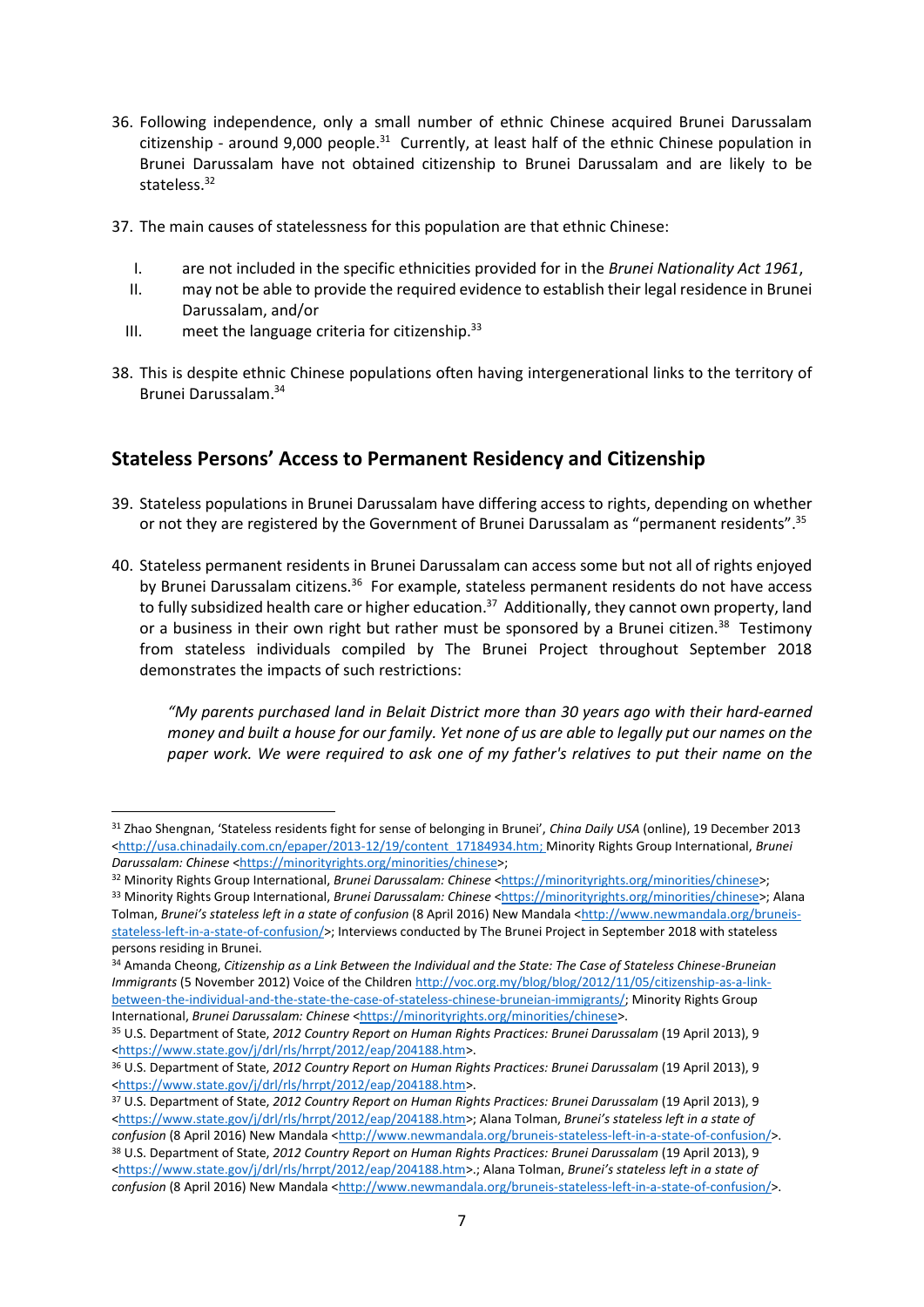*paper work instead. It's ridiculous that we couldn't add my father's name to the land he purchased and on the house he built - and calls "home."<sup>39</sup>*

41. Stateless permanent residents are also not entitled to passports, but are instead entitled to a "Certificate of Identity".<sup>40</sup> The "Certificate of Identity" allows for international travel and reentry to Brunei Darussalam.<sup>41</sup> However, "Certificates of Identity" are often viewed with suspicion by immigration officials at foreign ports of entry.<sup>42</sup> This can result in "Certificate of Identity" holders being questioned at length and, in some cases, being refused entry into the foreign country.<sup>43</sup> For example, as this stateless person said:

*"When I first travelled to Thailand with my parents (my father is stateless and my mother is a Malaysian citizen), I was stopped at the Thailand airport because the officers didn't recognise the "Certificate of Identity" as a travel document. …. While my mother swiftly went through Thai customs, my father and I were stopped for more than 30 minutes." 44*

- 42. When travelling abroad, holders of the "Certificate of Identity" are also not entitled to all of the visa exemptions that Brunei Darussalam citizens enjoy.<sup>45</sup>
- 43. In contrast to stateless permanent residents, stateless persons who are not registered as permanent residents in Brunei Darussalam have no access to government services (such as education)<sup>46</sup> and are not entitled to Government-issued identity documentation.<sup>47</sup> Lack of identity documentation is a barrier for such populations in accessing health care and education, as well as access to employment in the formal economy.<sup>48</sup> As long as Brunei denies identity documentation to a part of its population, it will be unable to meet Sustainable Development Goal 16, specifically target 16.9 to achieve 'legal identity for all' by 2030.<sup>49</sup>

 $\overline{a}$ 

<sup>&</sup>lt;sup>39</sup> The Brunei Project, Interview with a stateless woman, September 2018.

<sup>40</sup> U.S. Department of State, *2012 Country Report on Human Rights Practices: Brunei Darussalam* (19 April 2013), 9 [<https://www.state.gov/j/drl/rls/hrrpt/2012/eap/204188.htm>](https://www.state.gov/j/drl/rls/hrrpt/2012/eap/204188.htm); Alana Tolman, *Brunei's stateless left in a state of confusion (8 April 2016) New Mandala [<http://www.newmandala.org/bruneis-stateless-left-in-a-state-of-confusion/>](http://www.newmandala.org/bruneis-stateless-left-in-a-state-of-confusion/).* <sup>41</sup> U.S. Department of State, *2012 Country Report on Human Rights Practices: Brunei Darussalam* (19 April 2013), 9 [<https://www.state.gov/j/drl/rls/hrrpt/2012/eap/204188.htm>](https://www.state.gov/j/drl/rls/hrrpt/2012/eap/204188.htm); Alana Tolman, *Brunei's stateless left in a state of confusion* (8 April 2016) New Mandala [<http://www.newmandala.org/bruneis-stateless-left-in-a-state-of-confusion/>](http://www.newmandala.org/bruneis-stateless-left-in-a-state-of-confusion/). <sup>42</sup> Alana Tolman, *Brunei's stateless left in a state of confusion* (8 April 2016) New Mandala

[<sup>&</sup>lt;http://www.newmandala.org/bruneis-stateless-left-in-a-state-of-confusion/>](http://www.newmandala.org/bruneis-stateless-left-in-a-state-of-confusion/); Interviews conducted by The Brunei Project in September 2018 with stateless persons residing in Brunei.

<sup>43</sup> Alana Tolman, *Brunei's stateless left in a state of confusion* (8 April 2016) New Mandala

[<sup>&</sup>lt;http://www.newmandala.org/bruneis-stateless-left-in-a-state-of-confusion/>](http://www.newmandala.org/bruneis-stateless-left-in-a-state-of-confusion/); Interviews conducted by The Brunei Project in September 2018 with stateless persons residing in Brunei.

<sup>44</sup> The Brunei Project, Interview with a stateless woman, September 2018.

<sup>45</sup> Alana Tolman, *Brunei's stateless left in a state of confusion* (8 April 2016) New Mandala

[<sup>&</sup>lt;http://www.newmandala.org/bruneis-stateless-left-in-a-state-of-confusion/>](http://www.newmandala.org/bruneis-stateless-left-in-a-state-of-confusion/).

<sup>46</sup> Amnesty International, *Amnesty International Report 2017/18: The State of the World's Human Rights* (2018), 103 [<https://www.amnesty.org/download/Documents/POL1067002018ENGLISH.PDF>](https://www.amnesty.org/download/Documents/POL1067002018ENGLISH.PDF).

<sup>47</sup> U.S. Department of State, *2012 Country Report on Human Rights Practices: Brunei Darussalam* (19 April 2013), 9 [<https://www.state.gov/j/drl/rls/hrrpt/2012/eap/204188.htm>](https://www.state.gov/j/drl/rls/hrrpt/2012/eap/204188.htm).

<sup>48</sup> U.S. Department of State, *2012 Country Report on Human Rights Practices: Brunei Darussalam* (19 April 2013), 9 [<https://www.state.gov/j/drl/rls/hrrpt/2012/eap/204188.htm>](https://www.state.gov/j/drl/rls/hrrpt/2012/eap/204188.htm).

<sup>49</sup> UN Sustainable Development Goals,<https://sustainabledevelopment.un.org/sdg16>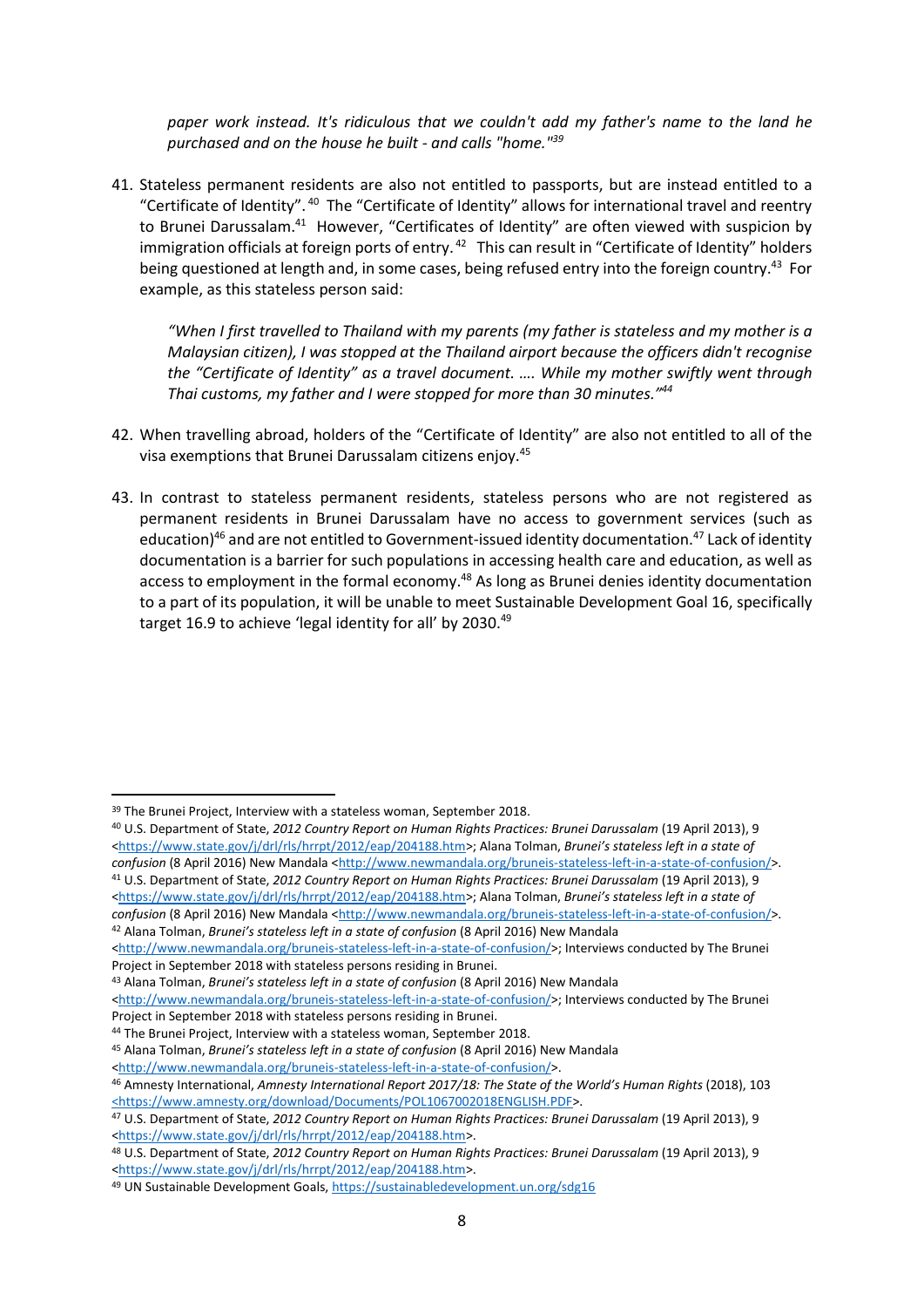- 44. Stateless persons can apply to become permanent residents and stateless permanent residents can also apply to become Brunei Darussalam citizens.<sup>50</sup> However, the onerous application requirements continue to be a barrier to stateless persons in obtaining either status.<sup>51</sup>
- 45. For example, proficiency in the Malay language is one of the criterion for citizenship.<sup>52</sup> Applicants are required to be proficient in both the standard of Malay that is taught in public schools and the dialect of Malay that is spoken colloquially in Brunei Darussalam. 53 Since stateless people in Brunei Darussalam usually face barriers in accessing public education, they are not likely to have learned the dialect of the Malay language that is required for citizenship.
- 46. There are also reports of stateless permanent residents who have passed the citizenship exam and meet all of the criteria for citizenship but are still waiting to acquire citizenship five to ten years after the fact. 54
- 47. As at 2014, Brunei Darussalam reported to UNHCR that 2,420 stateless persons acquired Brunei Darussalam citizenship via naturalisation between the beginning of 2009 and the end of 2012.<sup>55</sup> More recent data is not publicly available. Although such steps are positive, as the above analysis and testimony demonstrates, efforts must be significantly increased to guarantee the right to nationality for stateless persons in the country and ensure the nationality law and related policies and practices uphold non-discrimination on the basis of sex, religion, ethnicity, disability and other protected characteristics.

#### **Birth Registration as a Tool for Preventing Statelessness**

48. Birth registration is an important tool for the prevention of statelessness because it establishes a legal record of where a child was born and to whom.<sup>56</sup> That is, birth registration (and birth certificates) often provide essential proof as to whether a person has acquired nationality by birth or descent, or of their eligibility to acquire nationality by birth or descent.<sup>57</sup>

[<http://www.newmandala.org/bruneis-stateless-left-in-a-state-of-confusion/>](http://www.newmandala.org/bruneis-stateless-left-in-a-state-of-confusion/); Zhao Shengnan, 'Stateless residents fight for sense of belonging in Brunei', *China Daily USA* (online), 19 December 2013 [<http://usa.chinadaily.com.cn/epaper/2013-](http://usa.chinadaily.com.cn/epaper/2013-12/19/content_17184934.htm) [12/19/content\\_17184934.htm;](http://usa.chinadaily.com.cn/epaper/2013-12/19/content_17184934.htm) Minority Rights Group International, *Brunei Darussalam: Chinese* 

```
<https://minorityrights.org/minorities/chinese>.
```
**.** 

<sup>52</sup> Alana Tolman, *Brunei's stateless left in a state of confusion* (8 April 2016) New Mandala

<sup>53</sup> Alana Tolman, *Brunei's stateless left in a state of confusion* (8 April 2016) New Mandala

<sup>54</sup> Alana Tolman, *Brunei's stateless left in a state of confusion* (8 April 2016) New Mandala [<http://www.newmandala.org/bruneis-stateless-left-in-a-state-of-confusion/>](http://www.newmandala.org/bruneis-stateless-left-in-a-state-of-confusion/); Interviews conducted by The Brunei

Project in September 2018 with stateless persons residing in Brunei.

<sup>50</sup> U.S. Department of State, *2012 Country Report on Human Rights Practices: Brunei Darussalam* (19 April 2013), 9 [<https://www.state.gov/j/drl/rls/hrrpt/2012/eap/204188.htm>](https://www.state.gov/j/drl/rls/hrrpt/2012/eap/204188.htm).

<sup>51</sup> Alana Tolman, *Brunei's stateless left in a state of confusion* (8 April 2016) New Mandala

[<sup>&</sup>lt;http://www.newmandala.org/bruneis-stateless-left-in-a-state-of-confusion/>](http://www.newmandala.org/bruneis-stateless-left-in-a-state-of-confusion/); *Brunei Nationality Act 1961 (Cap. 15)* 

<sup>(</sup>Brunei Darussalam) art 8 [<http://www.agc.gov.bn/AGC%20Images/LAWS/ACT\\_PDF/cap015.pdf>](http://www.agc.gov.bn/AGC%20Images/LAWS/ACT_PDF/cap015.pdf).

[<sup>&</sup>lt;http://www.newmandala.org/bruneis-stateless-left-in-a-state-of-confusion/>](http://www.newmandala.org/bruneis-stateless-left-in-a-state-of-confusion/); Minority Rights Group International, *Brunei Darussalam: Chinese* [<https://minorityrights.org/minorities/chinese>](https://minorityrights.org/minorities/chinese).

<sup>55</sup> UNHCR, 'Universal Periodic Review : Brunei Darussalam', Submission for the OHCHR's Compilation Report – Universal Periodic Review : Brunei Darussalam, September 2013, 2 [2] [<http://www.refworld.org/cgi-](http://www.refworld.org/cgi-bin/texis/vtx/rwmain?page=country&docid=528346844&skip=0&coi=BRN&querysi=stateless&searchin=fulltext&sort=date)

[bin/texis/vtx/rwmain?page=country&docid=528346844&skip=0&coi=BRN&querysi=stateless&searchin=fulltext&sort=date](http://www.refworld.org/cgi-bin/texis/vtx/rwmain?page=country&docid=528346844&skip=0&coi=BRN&querysi=stateless&searchin=fulltext&sort=date) >.

<sup>56</sup> UNHCR, *Birth Registration – Child Protection Brief* (August 2013) Refworld <

[http://www.refworld.org/docid/523fe9214.html>](http://www.refworld.org/docid/523fe9214.html); *Guidelines on Statelessness No 4: Ensuring Every Child's Right to Acquire a Nationality through Articles 1–4 of the 1961 Convention on the Reduction of Statelessness*, UN Doc HCR/GS/12/04 (21 December 2012) 12 [55].

<sup>57</sup> UNHCR, *Birth Registration – Child Protection Brief* (August 2013) Refworld <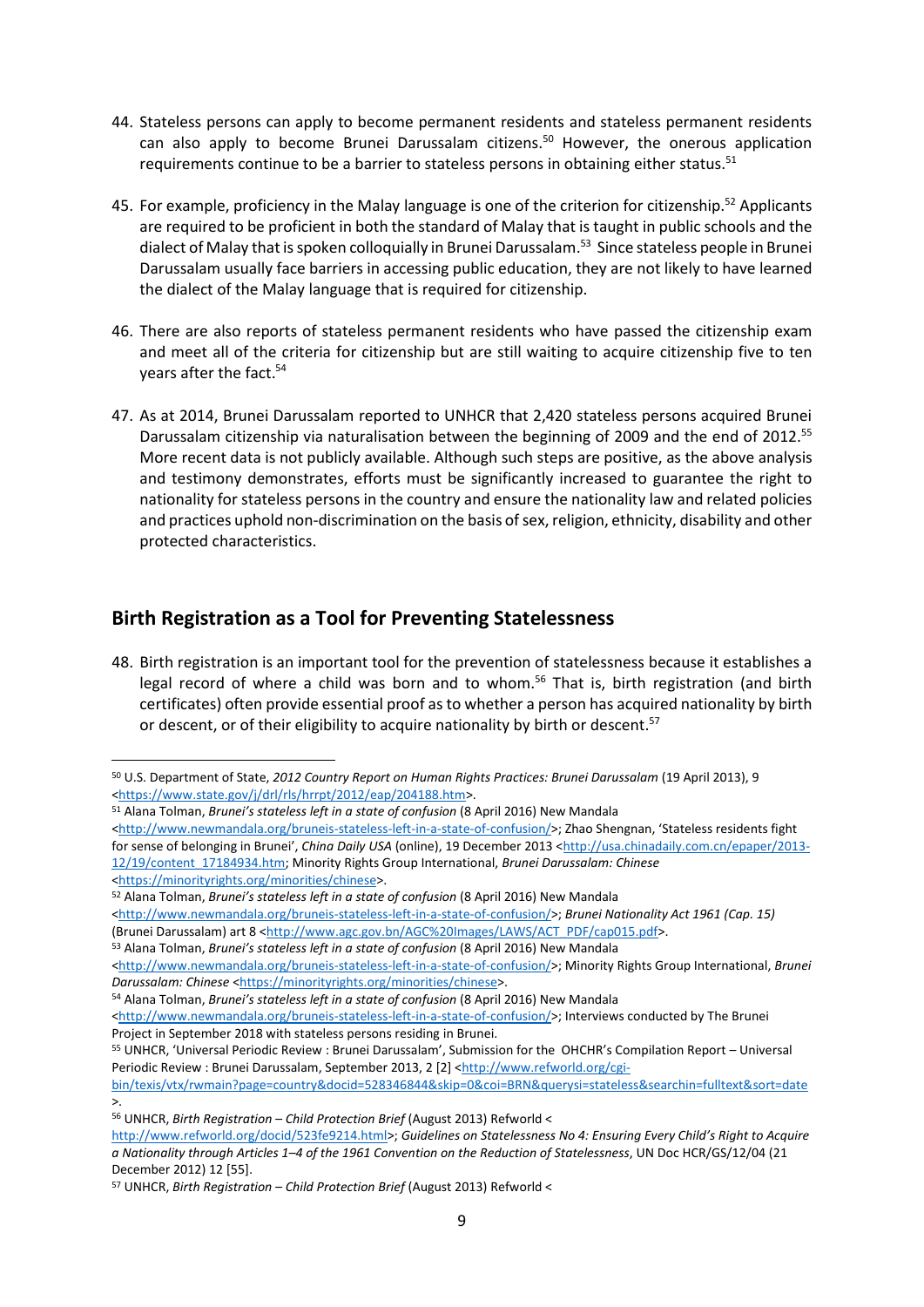- 49. As a signatory to the Convention on the Rights of the Child, Brunei Darussalam has committed to registering all births immediately.<sup>58</sup> Additionally, as stated above, 16.9 of the Sustainable Development Goals provides the target that all States "by 2030, provide legal identity for all, including birth registration".<sup>59</sup>
- 50. Importantly, Article 12 of the *Birth and Deaths Registration Act 2013*<sup>60</sup> requires universal birth registration for all children born in Brunei Darussalam. UNHCR's submission in relation to the last UPR of Brunei Darussalam in 2014 details that "*this provision appears to be applied inclusively with the Government reporting that the births of stateless children are also being registered and that relevant statistics are kept*". 61
- 51. However, indigenous populations in rural areas such as the Dusun and Iban (also known as Sea Dayaks) continue to experience significant barriers in accessing birth registration.<sup>62</sup> This creates issues with proving their identity and links to the State, in turn creating barriers to acquiring or confirming Brunei Darussalam citizenship and also in accessing education, healthcare, employment, and land rights and protection from exploitation.<sup>63</sup>

## **Survivors of Human Trafficking and Exploitation**

- 52. Typically, stateless persons and those at risk of statelessness are at heightened risk of human trafficking and exploitation because they often have difficulty proving their identity or links to a State.<sup>64</sup> Similarly, survivors of human trafficking and exploitation can also be at a heightened risk of statelessness.
- 53. Brunei Darussalam is not a party to the Protocol to Prevent, Suppress and Punish Trafficking in Persons, Especially Women and Children ("2000 UN Trafficking in Persons Protocol").<sup>65</sup>
- 54. According to the U.S. Government's 2018 Trafficking in Persons Report, the Government of Brunei Darussalam "does not fully meet the minimum standards for the elimination of trafficking;

[http://www.refworld.org/docid/523fe9214.html>](http://www.refworld.org/docid/523fe9214.html); *Guidelines on Statelessness No 4: Ensuring Every Child's Right to Acquire a Nationality through Articles 1–4 of the 1961 Convention on the Reduction of Statelessness*, UN Doc HCR/GS/12/04 (21 December 2012) 12 [55].

<sup>58</sup> *Convention on the Rights of a Child,* opened for signature 20 November 1989, 1577 UNTS 3 (entered into force 2 September 1990) art 7.

<sup>59</sup> UN Sustainable Development Goals,<https://sustainabledevelopment.un.org/sdg16>

<sup>60</sup> *Births and Deaths Registration Act 1984 (Cap. 79)* (Brunei Darussalam)

[<sup>&</sup>lt;http://www.agc.gov.bn/AGC%20Images/LAWS/ACT\\_PDF/cap079.pdf>](http://www.agc.gov.bn/AGC%20Images/LAWS/ACT_PDF/cap079.pdf).

<sup>61</sup> UNHCR, 'Universal Periodic Review : Brunei Darussalam', Submission for the OHCHR's Compilation Report – Universal Periodic Review : Brunei Darussalam, September 2013, 2 [2] [<http://www.refworld.org/cgi-](http://www.refworld.org/cgi-bin/texis/vtx/rwmain?page=country&docid=528346844&skip=0&coi=BRN&querysi=stateless&searchin=fulltext&sort=date)

[bin/texis/vtx/rwmain?page=country&docid=528346844&skip=0&coi=BRN&querysi=stateless&searchin=fulltext&sort=date](http://www.refworld.org/cgi-bin/texis/vtx/rwmain?page=country&docid=528346844&skip=0&coi=BRN&querysi=stateless&searchin=fulltext&sort=date) >.

<sup>62</sup> U.S. Department of State, *Brunei 2017 Human Rights Report* (2017) 16 <https://www.state.gov/documents/organization/277311.pdf> ; U.S. Department of State, *2012 Country Report on Human Rights Practices: Brunei Darussalam* (19 April 2013), 9 [<https://www.state.gov/j/drl/rls/hrrpt/2012/eap/204188.htm>](https://www.state.gov/j/drl/rls/hrrpt/2012/eap/204188.htm).

<sup>63</sup> U.S. Department of State, *2012 Country Report on Human Rights Practices: Brunei Darussalam* (19 April 2013), 9 [<https://www.state.gov/j/drl/rls/hrrpt/2012/eap/204188.htm>](https://www.state.gov/j/drl/rls/hrrpt/2012/eap/204188.htm).

<sup>64</sup> U.S. Department of State, *Trafficking in Persons Report* (June 2016) 23

[<sup>&</sup>lt;https://www.state.gov/documents/organization/258876.pdf>](https://www.state.gov/documents/organization/258876.pdf).

<sup>65</sup> U.S. Department of State, *Trafficking in Persons Report* (June 2018) 110

[<sup>&</sup>lt;https://www.state.gov/documents/organization/282798.pdf>](https://www.state.gov/documents/organization/282798.pdf).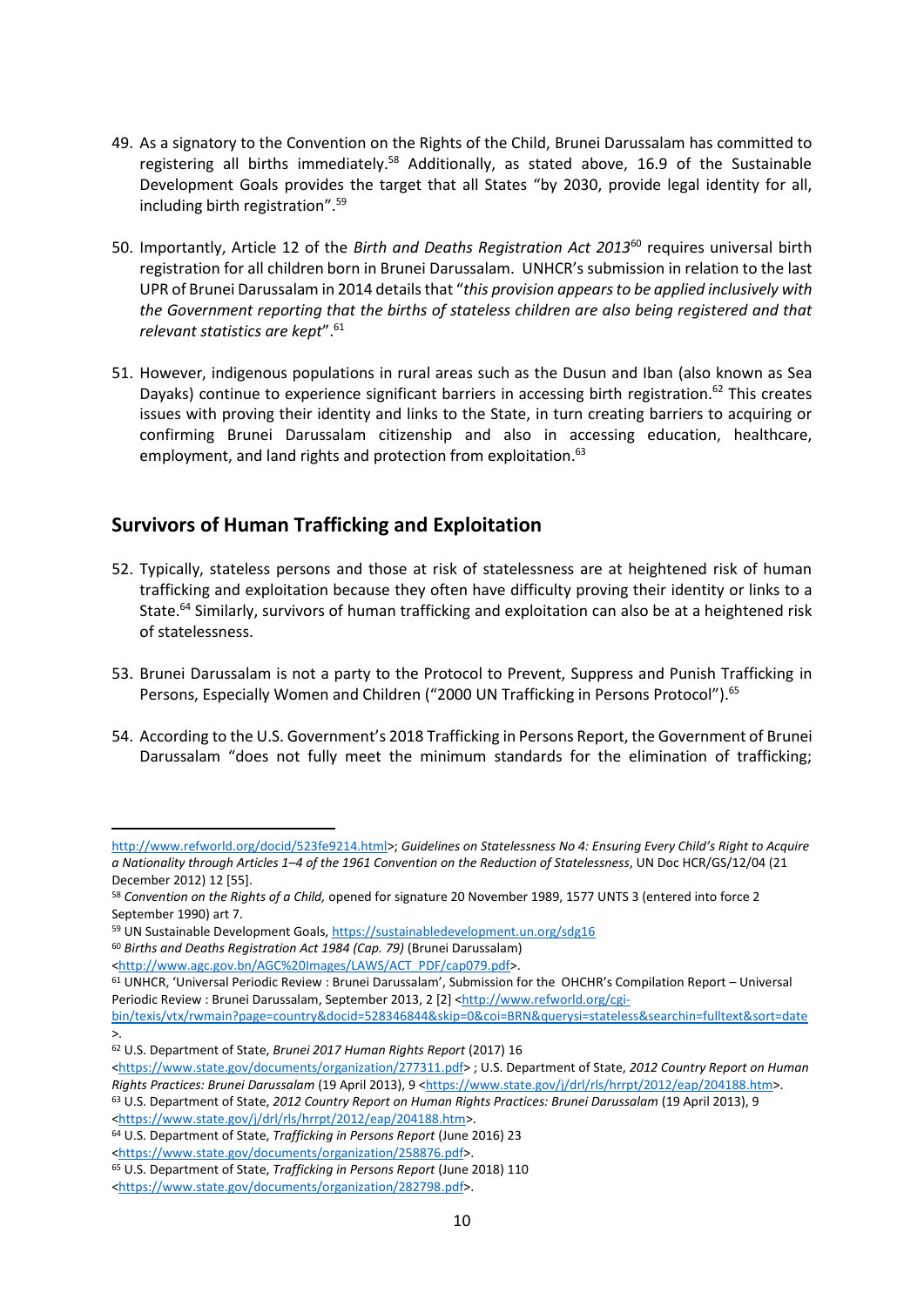however, it is making significant efforts to do so".<sup>66</sup> Such efforts have included "expanding measures to prevent trafficking through migrant worker outreach, accommodating more victims at its shelter, and carrying out victim screening procedures while strengthening investigation. <sup>67</sup>

- 55. The effective implementation of the recommendations in the U.S. Government's 2018 Trafficking in Persons Report with respect to Brunei Darussalam is imperative to ending human trafficking. These recommendations include:
	- I. increasing "efforts to investigate, prosecute, convict, and punish both sex and labour traffickers, including complicit government officials, with strong penalties";
	- II. ceasing "the arrest, deportation, and punishment of trafficking victims for crimes committed as a direct result of their being subjected to trafficking";
	- III. increasing "protective services to provide incentives for victims to participate in investigations and prosecutions, including by allowing adult victims in government shelters to move freely and by issuing work permits to all victims";
	- IV. allocating "resources for the completion of the pending dedicated trafficking victims' shelter and expand existing shelter services to accommodate adult male trafficking victims";
	- V. training "officials on implementation of proactive procedures to identify trafficking victims among vulnerable groups";
	- VI. training "judges on accurate and effective implementation of trafficking laws; allocate government resources to the victims' fund established under the 2004 law and allow those funds to be paid directly to victims as restitution";
- VII. strengthening "efforts to enforce laws prohibiting acts that facilitate trafficking, such as retention or confiscation of migrant workers' identity documents";
- VIII. offering "foreign victims long-term alternatives to removal from the country";
- IX. expanding "comprehensive and visible anti-trafficking awareness campaigns directed at employers of foreign workers and clients of commercial sex";
- X. approving and implementing the "national action plan"; and
- XI. acceding to the 2000 UN Trafficking in Persons Protocol.<sup>68</sup>

<sup>66</sup> U.S. Department of State, *Trafficking in Persons Report* (June 2018) 110 [<https://www.state.gov/documents/organization/282798.pdf>](https://www.state.gov/documents/organization/282798.pdf).

<sup>67</sup> U.S. Department of State, *Trafficking in Persons Report* (June 2018) 110 [<https://www.state.gov/documents/organization/282798.pdf>](https://www.state.gov/documents/organization/282798.pdf).

<sup>68</sup> U.S. Department of State, *Trafficking in Persons Report* (June 2018) 111

[<sup>&</sup>lt;https://www.state.gov/documents/organization/282798.pdf>](https://www.state.gov/documents/organization/282798.pdf).